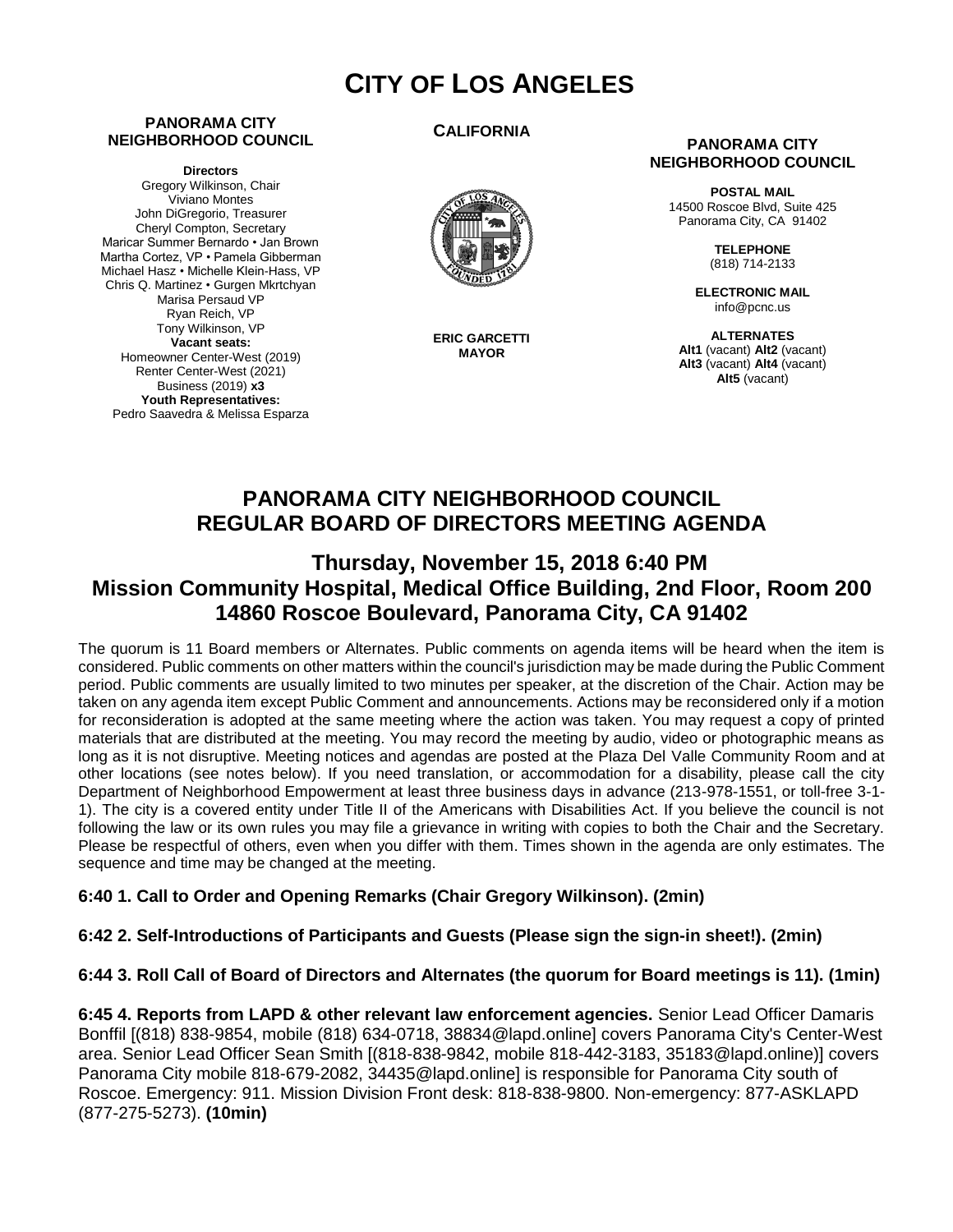#### **6:55 5. Various elected officials and government agencies/departments will report, discussion, and receive community input (short Q&A as time permits).**

#### **LOS ANGELES CITY COUNCIL DISTRICT 6**

Councilwoman Nury Martinez is represented in Panorama City by Andres Sandoval [\(Andres.Sandoval@lacity.org\)](mailto:Andres.Sandoval@lacity.org). Area Director is Lorena Bernal (Lorena.Bernal@lacity.org). The district field office is located at 9300 Laurel Canyon Blvd., 2nd Floor, Sun Valley, CA 91331; 818-771-0236.

#### **LOS ANGELES CITY MAYOR'S OFFICE**

Mayor Eric Garcetti is represented in the East Valley by Area Representative, Jaqueline Serrano (818- 778-4990 or 213-910-9104 Jaqueline.Serrano@lacity.org). The Mayor's San Fernando Valley office is located in the Van Nuys City Hall, 14410 Sylvan Street, Van Nuys, CA 91401.

#### **LOS ANGELES UNIFIED SCHOOL DISTRICT, DISTRICT 6**

Our LAUSD School Board Member is Kelly Gonez. Cara Onofre is her local representative. (Main (213) 41-6388 Mobile (818) 389-9216, cara.onofre@lausd.net). The District 6 office is located at 9945 Laurel Canyon Blvd, Pacoima, CA 91331.

#### **LOS ANGELES COUNTY SUPERVISORIAL DISTRICT 3**

Supervisor Sheila Kuehl (Sheila@bos.lacounty.gov, 213-974-3333) is located at 821 Kenneth Hahn Hall of Administration, 500 West Temple Street, Los Angeles, CA 90012. Supervisor Kuehl is represented locally by Valley District Director, Benita Trujillo (818-901-3831, trujillo@bos.lacounty.gov). The San Fernando Valley District Office is located at 7555 Van Nuys Boulevard, Suite 1, Van Nuys, CA 91405.

#### **CALIFORNIA ASSEMBLY DISTRICT 46**

Assemblymember Adrin Nazarian represents us in a district that runs from North Hills and Panorama City south to Studio City and the Hollywood Hills. His field office is located in the State Office Building at 6150 Van Nuys Blvd., Suite 300, Van Nuys, CA 91401. His Field Representative for Panorama City is Vanessa Car.

### **CALIFORNIA SENATE DISTRICT 18 - SPECIAL GUEST (Senator Hertzberg)**

District 18 State Senator Bob Hertzberg maintains a field office in the State Office Building at 6150 Van Nuys Blvd., Suite 400, Van Nuys, CA 91401 (818-901-5588). His Field Deputy for Panorama City is Eveline Bravo-Ayala (evenline.bravo-ayala@sen.ca.gov). The District Director is Barri Worth Girvan [\(Barri.Girvan@sen.ca.gov\)](mailto:Barri.Girvan@sen.ca.gov).

#### **CALIFORNIA CONGRESSIONAL DISTRICT 29**

Congressman Tony Cardenas' District Office is located at 9612 Van Nuys Blvd., #201, Panorama City, CA 91402 (818-221-3718). He is represented in Panorama City by Senior Field Representative Jaqueline Serrano(Jaqueline.Serrano@mail.house.gov; 818-221-3718).

### **DEPARTMENT OF NEIGHBORHOOD EMPOWERMENT (DONE)**

DONE's office is located at 14410 Sylvan St. 4th Floor, Van Nuys, CA 91401. Office phone is: Office | 818- 374- 9898 Fax | 818-374-9877. Jose Galdamez is our designated liaison and can be emailed at [jose.galdamez@lacity.org](mailto:jose.galdamez@lacity.org) Our city funding representative is Ms. Shawna Dungo directly at shawna.dungo@lacity.org or general line Clerk.NCFunding@lacity.org or (213) 978-1058.

### **DEPARTMENT OF RECREATIONS AND PARKS (Panorama City Rec. Center)**

Panorama City Rec Center is located at 8600 Hazeltine Ave., Panorama City, CA 91402, (818) 893-3401, Adria Deliberto is the Rec Center's Director and can be reached at [panorama.recreationcenter@lacity.org](mailto:panorama.recreationcenter@lacity.org)

**7:10 6. Public Comment and Announcements (Please limit to two minutes per speaker.)** Public comment on agenda items will be heard at the time the item is considered. **(10 min)**

### **7:20 7. Discussion and possible action to appoint any interested qualified stakeholders to any**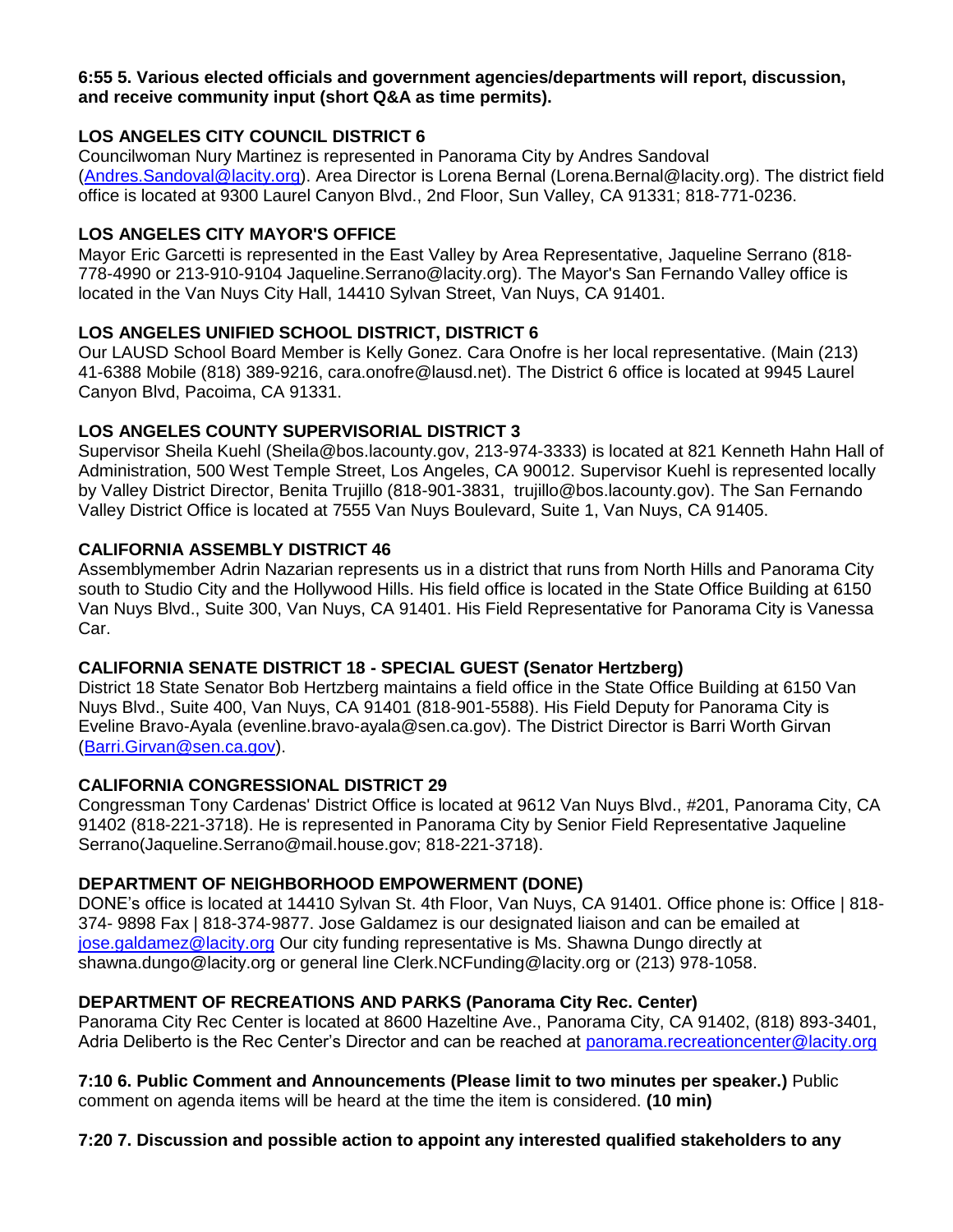#### **appropriate vacant board seats. (5 min)**

Candidates must present documents to the Secretary that prove their identity and a "stake" in the Neighborhood Council, as required by each seat. Examples: a Driver's License, Consular Card or Student ID will prove identity. A Driver's License with a current address will also prove that a person lives within the council boundaries. However, the district seats are specific to either "homeowner" or "renter". For this reason, homeowners must present a recent mortgage statement or a tax bill, and renters must present a recent rent receipt or a lease. Business seats require a business card with a local address, a Business Tax Registration Certificate, or some other indication that the person works (including volunteer work) or operates a business within the council boundaries. Community Interest stakeholders (for an Unlimited At-Large seat) must provide a document that proves a substantial and ongoing interest within the boundaries, which is often evidenced by membership in a local organization. (No Unlimited At-Large seat is open at this time. However, Community Interest stakeholders can be appointed to either of the vacant Alternate positions.) Signed letters from responsible parties can also be provided. The Secretary will determine the adequacy of the candidate's documentation. No actual documents will be kept and interested stakeholders are only required to show the document for verification. Youth Representatives to the Board has been specified in the council's bylaws until it was inadvertently omitted by the Department of Neighborhood empowerment when the Department reorganized the existing bylaws to fit a new standard Table of Contents. The council has continued to appoint at least one Youth Representative for a one-year term. Although this position is currently filled, the Board could decide to add another Youth Representative. A Youth Representative is a voting seat. This is a position that allows youth to express opinions on council issues.

**7:25 8. Notation and possible correction (through documentation) of the list of Board members who may not vote on matters (financial or otherwise) because they have not completed the required training.** DONE requires two classes to vote: (1) the Ethics and Open Government course required by state law for all public officials in California within two years of their election or appointment and every two years thereafter – required to vote on any matter, and (2) basic funding training for neighborhood council Board members to vote on financial matters. DONE also requires all Board members to have signed they have received a copy of the Code of Conduct. While not required to vote any Board member who does not sign the acknowledgment of receipt will be removed from the Board by DONE. All three of these requirements can be met with online courses available at EmpowerLA.org **(5 min)**

**7:30 9. Discussion and possible action by election of the Board to fill the Vice Chair position which is currently vacant and appoint new youth representative(s). (10 min)**

**7:40 10. Discussion and possible action to hear concerns of the public for items to place upon the December regular meeting agenda. (10 min)**

**7:40 11. Discussion and possible action regarding a Budget Advocate update about their latest activities. (5 min)**

**7:40 12. Discussion and possible action regarding meeting location or rescheduling of December PCNC board meeting due to a schedule issue with the current location (the room is booked by a different organization). (5 min)**

**7:45 13. Discussion, nomination, and selection of Committees to include adding new Committee Chairs or new members to each committee. Also includes 1-minute report form each committee. The current committees are listed below. (15 min)**

| <b>STANDING COMMITTEES</b> |                  |                    |           |          |              |
|----------------------------|------------------|--------------------|-----------|----------|--------------|
|                            | Chair            | Email              | Date/Time | Location | <b>Notes</b> |
| Commerce                   |                  |                    |           |          |              |
| Finance                    | Gurgen Mkrtchyan | qurgen@ympklaw.com |           |          |              |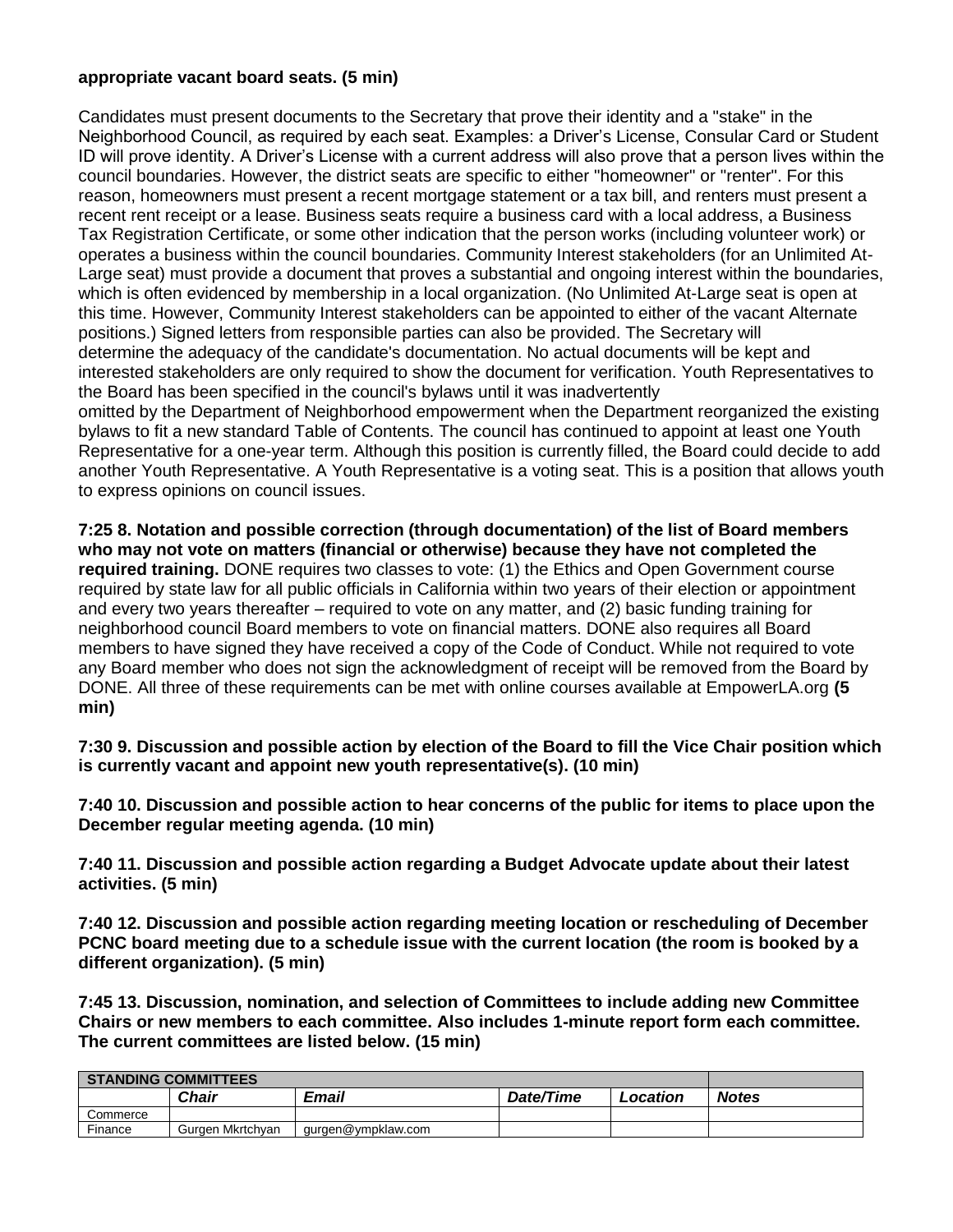| Land Use                 | Tony Wilkinson                                                                       | lawilkinson@acm.org                                   |           |                                                       | Land Use & Mobility<br>meet jointly       |  |  |  |  |
|--------------------------|--------------------------------------------------------------------------------------|-------------------------------------------------------|-----------|-------------------------------------------------------|-------------------------------------------|--|--|--|--|
| Outreach                 | Marisa Persaud                                                                       | Manther1222@yahoo.com                                 |           |                                                       |                                           |  |  |  |  |
| Rules                    | Cheryl Compton                                                                       | ComptonPCNC@gmail.com                                 |           | Plaza Del<br>Valle, Liz<br>Galan<br>Community<br>Room |                                           |  |  |  |  |
| <b>SPECIAL COMMITEES</b> |                                                                                      |                                                       |           |                                                       |                                           |  |  |  |  |
|                          | <b>Chair</b>                                                                         | Email                                                 | Date/Time | Location                                              | <b>Notes</b>                              |  |  |  |  |
| City Life                | John DiGregorio                                                                      | johndPCNC@gmail.com                                   |           |                                                       | City Life & Public Safety<br>meet jointly |  |  |  |  |
| Mobility                 | Michelle Klein-<br>Hass                                                              | mkh.pcnc@gmail.com                                    |           |                                                       | Land Use & Mobility<br>meet jointly       |  |  |  |  |
| <b>Public Safety</b>     | Martha Cortez                                                                        | Martha.Cortez.PCNC@gmail.com                          |           |                                                       | City Life & Public Safety<br>meet jointly |  |  |  |  |
| Education                | Ryan Reich                                                                           | ryan.reich@gmail.com                                  |           |                                                       |                                           |  |  |  |  |
| Health &<br>Safety Fair  |                                                                                      |                                                       |           |                                                       |                                           |  |  |  |  |
| Youth                    | John DiGregorio &<br>Martha Cortez                                                   | johndPCNC@gmail.com &<br>Martha.Cortez.PCNC@gmail.com |           |                                                       |                                           |  |  |  |  |
|                          | $\sim$ Please contact the Chairs if interested in participating on committees $\sim$ |                                                       |           |                                                       |                                           |  |  |  |  |

**8:00 14. Discussion and possible action to remove any board member(s) that have violated Article V, section 7 "Absences" of the PCNC By-Laws or section 9B "Removal".** Pursuant to section 7 any board member that has two (2) consecutive absences or three (3) absences within a six (6) month period for regularly scheduled board meetings and that are not excused by the Chair may be removed from the board by a majority vote of all those board members present. The board member subject to the removal vote may address the board but is not allowed to vote. The following board members meet this criteria to be removed. Pursuant to section 9b a board member who fails to take all required training will be removed automatically from the board. **(5 min)**

#### **Youth Reps - Pedro Saavedra & Melissa Esparza**

**8:05 15. Discussion and possible action to approve an unexpected office supplies or outreach expenses, the total of which will not exceed \$200 per category. (5 min)**

**8:10 16. Discussion and possible action for approval of any financial statements, Monthly Expenditure Reports (MER's), or other ongoing monthly financial documents prepared by the Treasurer or Finance Chair which have not yet been approved by the Board. Treasure/ Finance Chair to provide details. This item does not cover special or annual financial documents. (10 min)**

**8:20 17. Discussion and possible action to approve the Board meeting's minutes for the last Board meeting and any other prior meetings not yet approved. (5 min)**

#### **8:25 18. Adjournment**

**Council Process:** The council gained its official city role upon certification by the Board of Neighborhood Commissioners on March 15, 2007. Everyone who lives, works or owns real property within the boundaries of the Panorama City Neighborhood Council, or who declares a Community Interest in the area and the basis for it, is a "stakeholder". All stakeholders are members of the Council. Stakeholders elect a Board of Directors to represent them. This Board is recognized as the decision-making entity by the City of Los Angeles. The current Board was elected on April 2, 2016. While the Board is the official decision-making entity, meetings are conducted as much as possible in a town hall spirit. Committees are open to anyone with an interest in Panorama City. Panorama City's neighborhood council is much more than its Board, and it depends on public participation for its success.

**Posting Sites:** California's open meetings law, the Ralph M. Brown Act, requires that meeting notices be physically posted at a regular location 72 hours in advance for regular meetings and 24 hours in advance for special meetings. The location must be accessible to the public seven days a week, 24 hours a day. That location is the outside steel doors of the Plaza Del Valle Community Room, Building G, 8700 Van Nuys Boulevard, Panorama City, CA 91402. This council is also required to follow the City of Los Angeles posting policy for Neighborhood Councils. That policy additionally requires that councils post agendas through the city's Early Notification System (ENS), post the agendas on the council's website (if one exists), and make an effort to send agendas by electronic mail (if such a list exists). This council posts agendas on its website, panoramacitync.org. This council uses the city's ENS mailing list as its agenda email list. You may sign up for the ENS agenda system at: